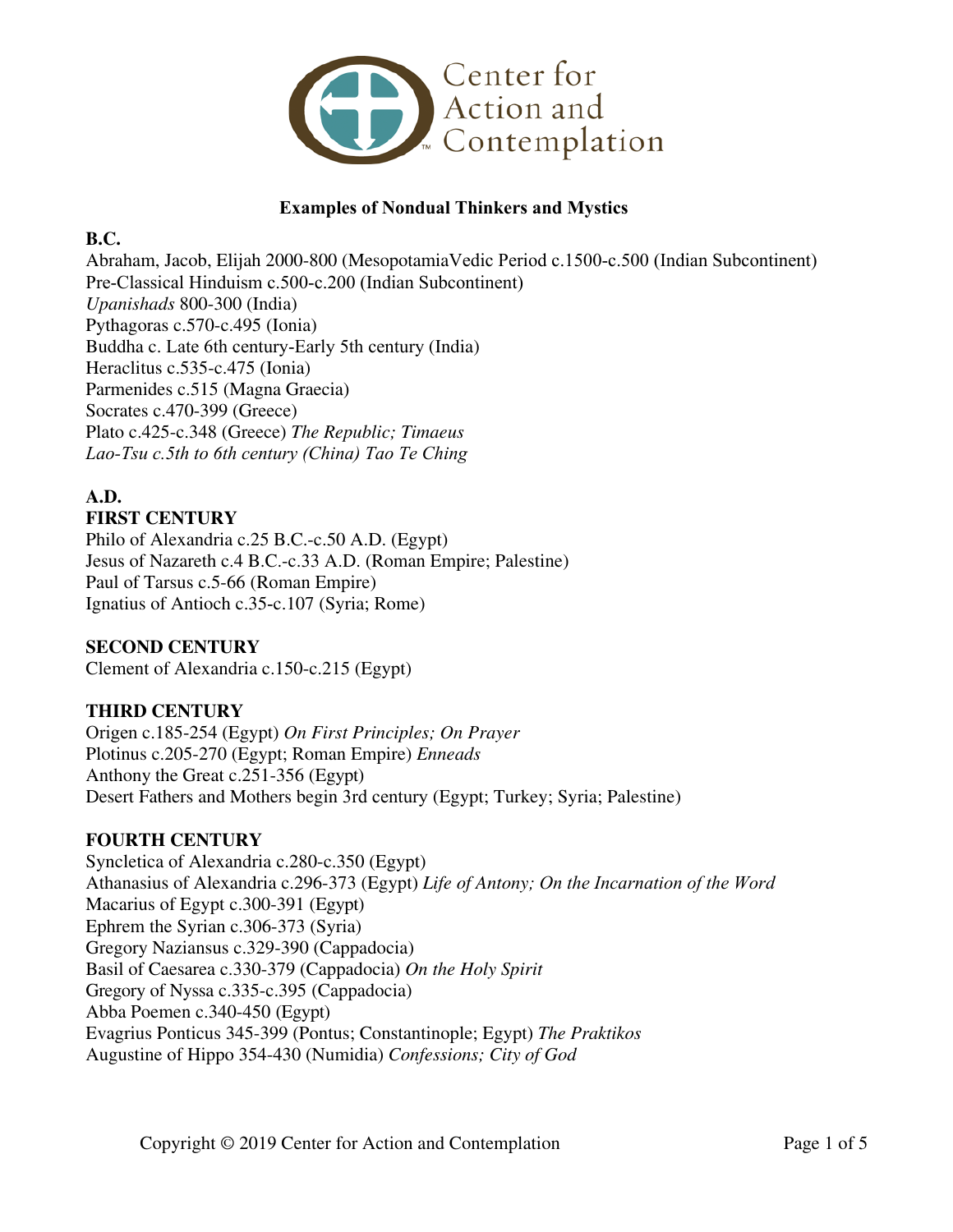

**FIFTH CENTURY**  Pseudo-Dyonisius c. Late 5<sup>th</sup>-Early 6<sup>th</sup> century—*The Divine Names; The Mystical Theology* 

**SIXTH CENTURY**  St. Benedict c.480-543 (Italy) *Rule of St. Benedict*

### **SEVENTH CENTURY**

John Climacus c.579-649 (Mount Sinai) *The Ladder of Divine Ascent*  Maximus the Confessor c.580-662 (Constantinople) Hesychasm in Orthodox Christianity Zen Buddhism (Japan) Tibetan Buddhism

### **EIGHTH CENTURY**

Rabia Basri 713-801 (Iraq) Adi Shankara c.788-c.820 (India)

**NINTH CENTURY**  John Scotus Eriugena c.815-c.877 (Ireland)

**TENTH CENTURY**  Symeon the New Theologian 949-1022 (Constantinople)

#### **ELEVENTH CENTURY**

Qushayri 986-1073 (Iran) Al-Ghazali 1058-1111 (Persia)

#### **TWELFTH CENTURY**

William of St. Thierry c.1080-1148 (France) Bernard of Clairvaux 1090-1153 (France) *Sermons on the Song of Songs*  Hugh of St. Victor c.1096-1141 (Paris) Hildegard of Bingen 1098-1179 (Holy Roman Empire; Germany) *Scivias*  Aelred of Rievaulx 1110-1167 (England) Richard of St. Victor d.1173 (Paris) Ibn Arabi 1165-1240 (Spain; Syria) *The Bezels of Wisdom* 

### **THIRTEENTH CENTURY**

Francis of Assisi c.1181-1226 (Italy) *Canticle of the Sun*  Giles of Assisi c.1190-1262 (Italy) Clare of Assisi 1194-1253 (Italy)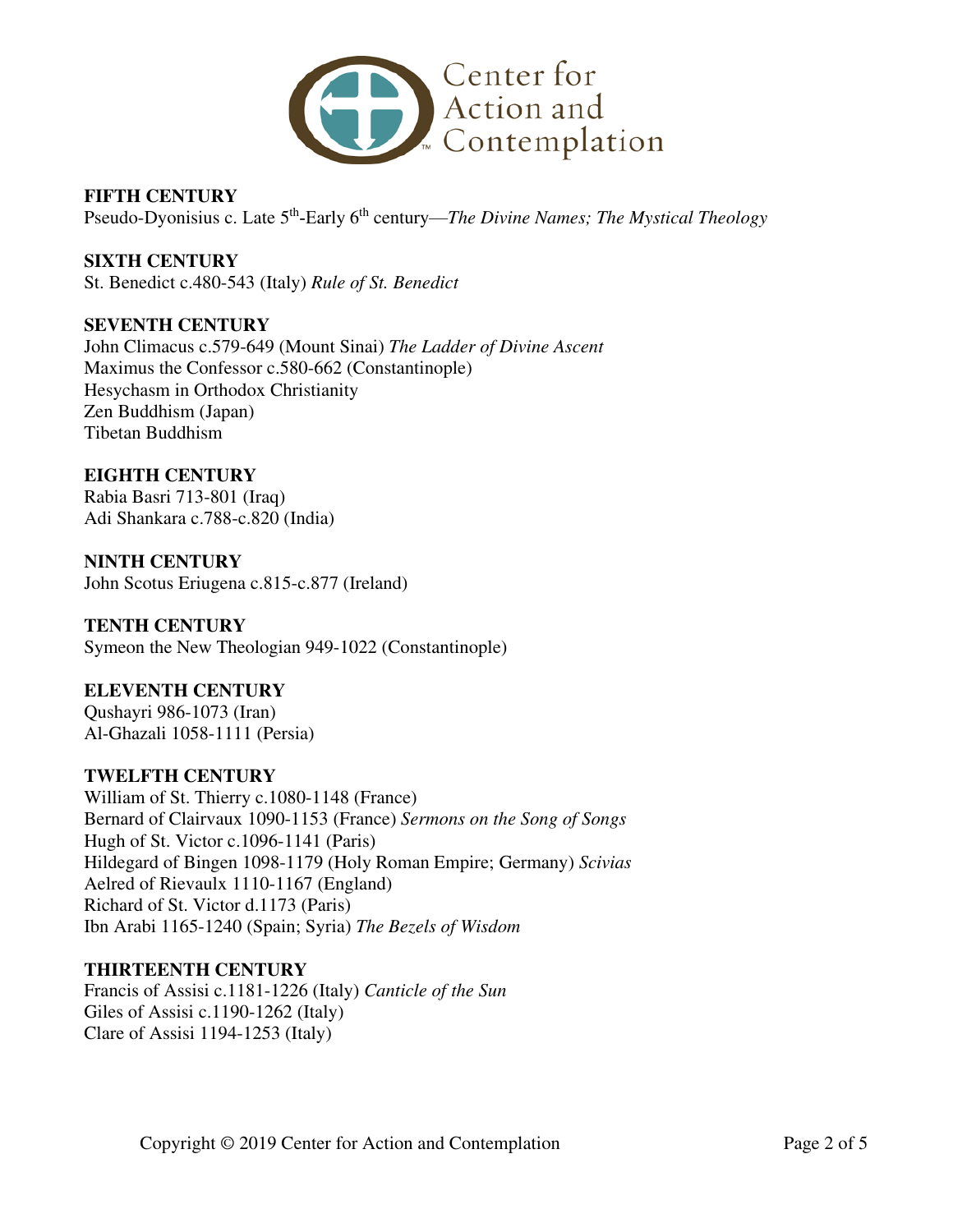

Beguines and Beghards  $13<sup>th</sup>$ -16<sup>th</sup> century (N. Europe; Low Countries; Netherlands; Belgium) Dogen 1200-1253 (Japan) Mechtilde of Magdeburg c.1207-c.1282 (Saxony) Rumi 1207-1273 (Persia) Fakhr-al-Din Iraqi 1213-1289 (Persia) *Divine Flashes*  Hadewijch of Antwerp c.1220-c.1260 (Low Countries; Netherlands; Belgium) Bonaventure c.1221-1274 (Italy) *The Journey of the Mind into God*  Raymond Lull c.1232-c.1315 (Spain) Angela of Foligno 1248-1309 (Italy) Meister Eckhart c.1260-c.1328 (Holy Roman Empire; Germany) Duns Scotus c.1266-1308 (Britain; Paris; Scotland)

## **FOURTEENTH CENTURY**

Richard Rolle c.1290-1349 (England) Jan of Ruysbroeck c.1293-1381 (Low Countries; Belgium) Henry Suso c.1295-1366 (Holy Roman Empire; Germany) Gregory Palamas 1296-1357 (Greece) Johannes Tauler c.1300-1361 (Germany) Hafiz c. 1325-1389 (Persia) Walter Hilton c.1340-1396 (England) *The Scale of Perfection*  Julian of Norwich c.1342-c.1416 (England) *Revelations of Divine Love*  Catherine of Siena 1347-1380 (Italy) Thomas a Kempis 1380-1471 (Holy Roman Empire; Germany) *The Imitation of Christ Cloud of Unknowing* late 14<sup>th</sup> century (England)

### **FIFTEENTH CENTURY**

Nicholas of Cusa c.1401-1464 (Holy Roman Empire; Germany) Nicholas von der Flue c.1417-1487 (Switzerland) Kabir c.1440-c.1518 (India) Catherine of Genoa c.1447-1510 (Italy) Desiderius Erasmus 1466-1536 (Netherlands)

### **SIXTEENTH CENTURY**

Ignatius of Loyola 1491-1556 (Spain; Italy) *Spiritual Exercises*  Francisco de Osuna c.1492-c.1540 (Spain) Teresa of Avila 1515-1582 (Spain) *The Interior Castle*  Isaac Luria 1534-1572 (Israel) John of the Cross 1542-1591 (Spain) *Ascent of Mt. Carmel; Dark Night of the Soul*  Francis de Sales 1567-1622 (Holy Roman Empire; Switzerland) Jacob Boehme 1575-1624 (Holy Roman Empire; Germany)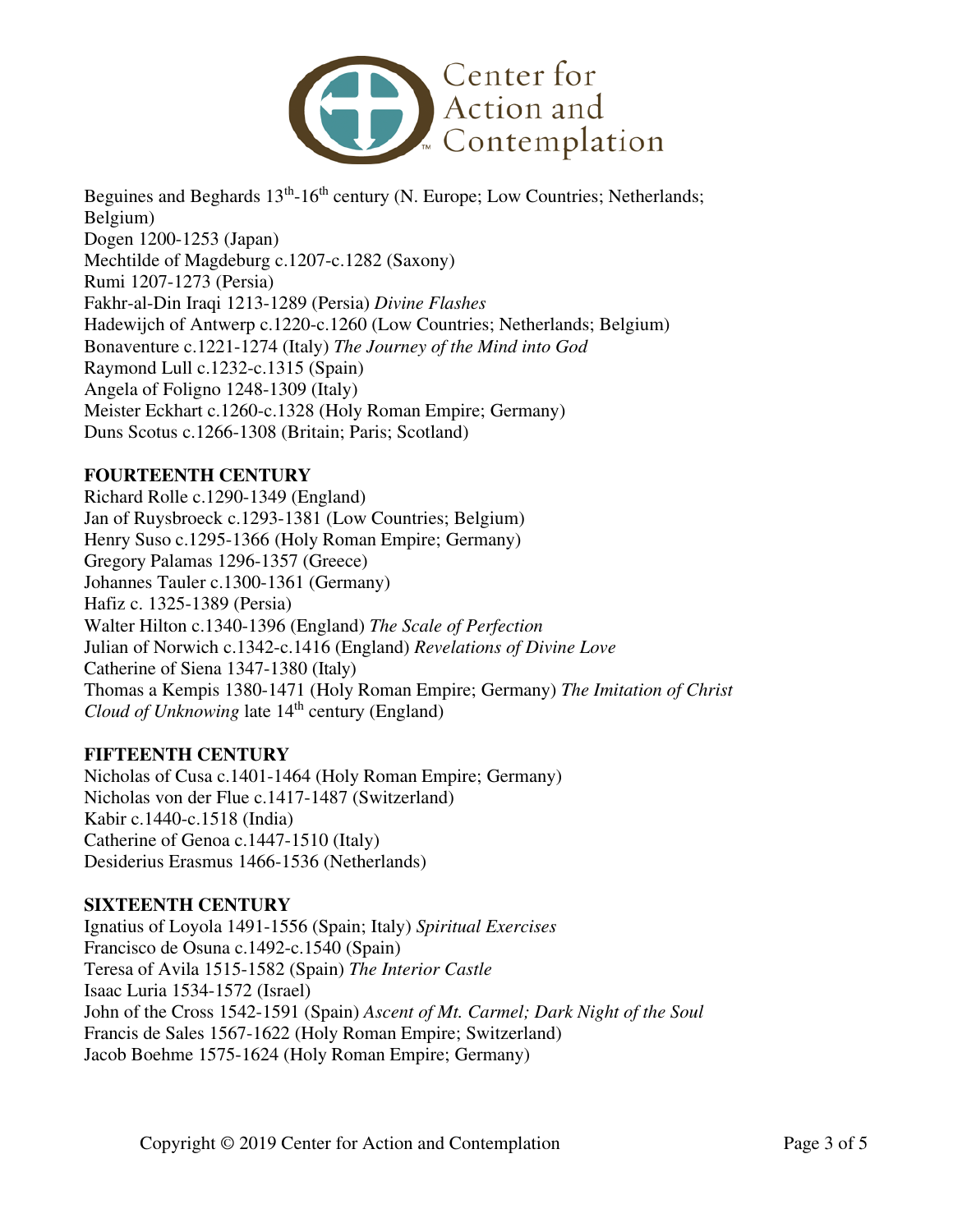

#### **SEVENTEENTH CENTURY**

Brother Lawrence c. 1614-1691 (France) *The Practice of the Presence of God* Blaise Pascal 1623-1662 (France) *Pensées* George Fox 1624-1691 (England)

### **EIGHTEENTH CENTURY**

Jean Pierre de Caussade 1675-1751 (France) *Abandonment to Divine Providence*  Emmanuel Swedenborg 1688-1772 (Sweden; England) Baal Shem Tov c. 1700-1760 (Poland) John Wesley 1703-1791 (England) Macarius of Corinth 1731-1805 (Greece) Compiled *Philokalia* St. Nicodemus of the Holy Mountain 1749-1809 (Greece) Compiled *Philokalia*  Seraphim of Sarov 1754-1833 (Russia) William Blake 1757-1827 (England) Jarena Lee 1783-1864 (USA) *The Life and Religious Experience of Jarena Lee'* Rebecca Cox Jackson 1795-1871 (USA) Sojourner Truth c.1797-1883 (USA)

#### **NINTEENTH CENTURY**

William Wordsworth 1770-1850 (England) Henry David Thoreau 1817-1862 (USA) Friedrich von Hugel 1852-1925 (England) Charles de Foucauld 1858-1916 (France; Algeria) Therese of Lisieux 1873-1897 (France) *The Story of a Soul*  Elizabeth of the Trinity 1880-1906 (France)

#### **TWENTIETH CENTURY**

Rabindranath Tagore 1861-1941 (India) Mahatma Gandhi 1869-1948 (India) D.T. Suzuki 1870-1966 (Japan) Evelyn Underhill 1875-1941 (England) *Mysticism* Rainer Maria Rilke 1875-1926 (born in Austria; Europe) Martin Buber 1878-1965 (born in Austria; Europe; Israel) *I and Thou* Ramana Maharishi 1879-1950 (India) Teilhard de Chardin 1881-1955 (France) *The Phenomenon of Man* Paramahansa Yogananda 1893-1952 (India) Thomas Raymond Kelly 1893-1941 (USA) Hugo Enomiya-Lassalle 1898-1990 (Germany) Howard Thurman 1899-1981 (USA) *The Centering Moment; Jesus and the Disinherited* Karl Rahner 1904-1984 (Germany) Dag Hammarskojold 1905-1961 (Sweden) *Markings* Bede Griffiths 1906-1993 (England; India)